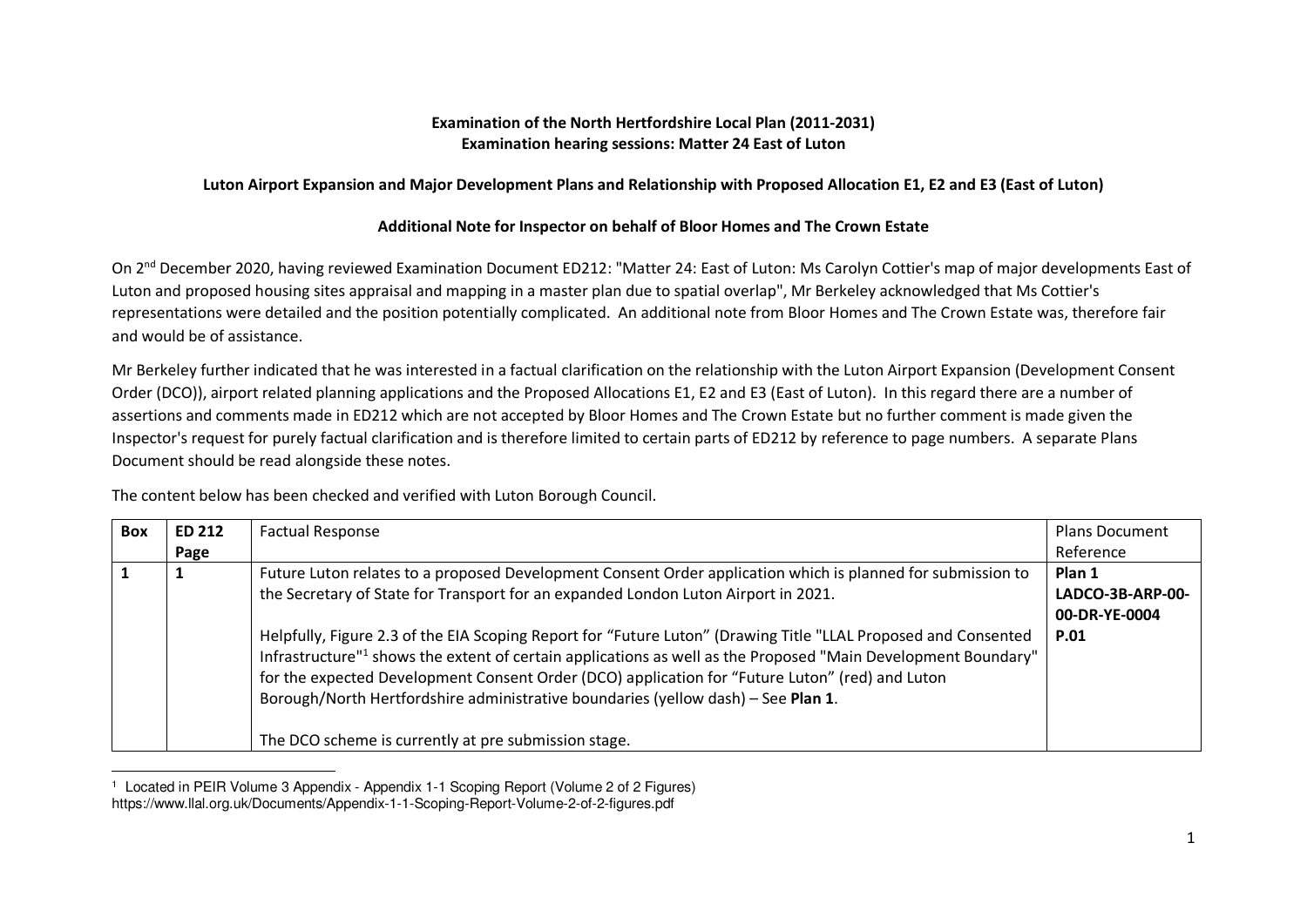|                         |                         | There are further red lines within NHDC which will form part of "Future Luton", but these are around the<br>periphery of fields, defining hedgerows, which is work that LLAL proposes for landscape enhancements - See<br>Plan 6 (referred to in Box 3 below).<br>The planning applications shown on Plan 1 are within Luton Borough:<br>New Century Park (yellow) - 17/02300/EIA (see application status at Boxes 3 & 8 below)<br>Luton DART (green) - 17/00283/FUL (see application status at Boxes 3 & Box 9 below)<br>Bartlett Square (blue) - 18/00271/EIA (see application status at Boxes 3 & 8 below)<br>Spoil Deposition re use and placement from Luton DART and Project Curium (see below) (purple) -<br>17/02219/FUL (see also Boxes 3 & 9 below). Luton Borough have advised that two purple edge areas are<br>missing from Plan 1 but that these are not material. The areas are called S4A and S4B and they are at<br>the eastern end of the airport, one to the SE of the end of the runway and one immediately to the south<br>of the end of the runway.<br>There is an additional application within Luton Borough known as Project Curium to increase the capacity of the<br>airport to 18 mppa (reference 12/01400/FUL - full details and status see Box 8 item 2). See application<br>boundary on Plan 2 | Plan <sub>2</sub><br><b>S1-02 Rev 4</b> |
|-------------------------|-------------------------|-------------------------------------------------------------------------------------------------------------------------------------------------------------------------------------------------------------------------------------------------------------------------------------------------------------------------------------------------------------------------------------------------------------------------------------------------------------------------------------------------------------------------------------------------------------------------------------------------------------------------------------------------------------------------------------------------------------------------------------------------------------------------------------------------------------------------------------------------------------------------------------------------------------------------------------------------------------------------------------------------------------------------------------------------------------------------------------------------------------------------------------------------------------------------------------------------------------------------------------------------------------------------------------------------------------------------------|-----------------------------------------|
| $\overline{2}$          | $\overline{2}$          | The 3 East of Luton applications are entirely within North Hertfordshire. The application boundaries for these<br>applications are included in the Plans Document for ease of reference.                                                                                                                                                                                                                                                                                                                                                                                                                                                                                                                                                                                                                                                                                                                                                                                                                                                                                                                                                                                                                                                                                                                                      |                                         |
|                         |                         | EL1 & EL 2 - Plan 3322-L-101c (Plan 3a) (NHDC Application reference 17/00830/1)                                                                                                                                                                                                                                                                                                                                                                                                                                                                                                                                                                                                                                                                                                                                                                                                                                                                                                                                                                                                                                                                                                                                                                                                                                               | Plan 3a                                 |
|                         |                         | EL 3 - Plan 1074803-504 Rev 4 (Plan 3b) (NHDC Application reference 16/02014/1)                                                                                                                                                                                                                                                                                                                                                                                                                                                                                                                                                                                                                                                                                                                                                                                                                                                                                                                                                                                                                                                                                                                                                                                                                                               | Plan 3b                                 |
| $\overline{\mathbf{3}}$ | $\overline{\mathbf{3}}$ | There are several clarifications in respect of planning permissions in relation to the EL1 and EL2 areas. These<br>need to be distinguished from the Future Luton DCO scheme.<br>a) Firstly there are no planning permissions associated with Airport related development within the East of<br>Luton allocations. The planning applications permitted are Luton planning application references<br>12/01400/FUL, 17/00283/FUL, 17/02219/FUL & 18/00271/EIA are all within the Airport boundary save                                                                                                                                                                                                                                                                                                                                                                                                                                                                                                                                                                                                                                                                                                                                                                                                                          | Plan 1                                  |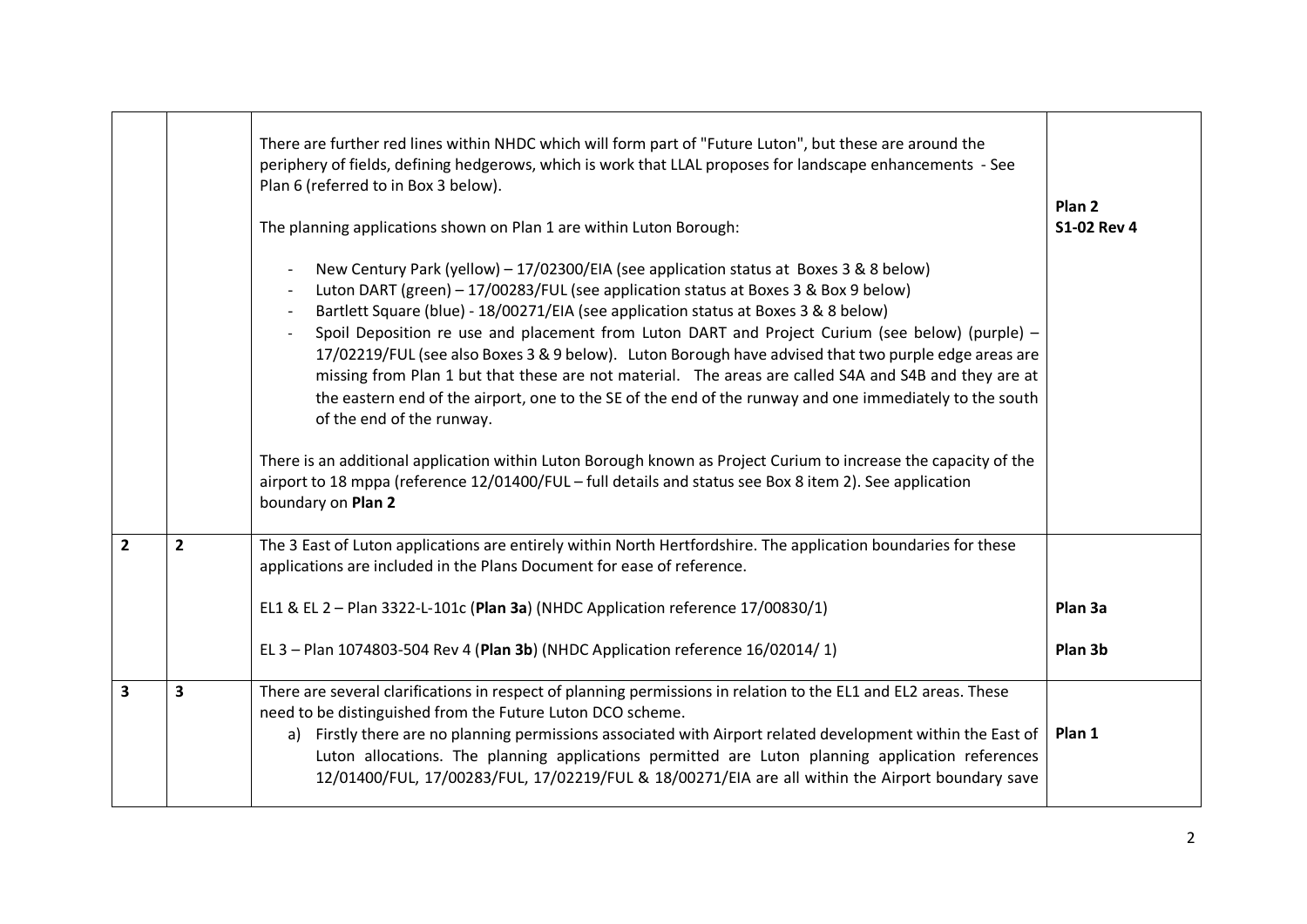|          | for the purple area at the western end of the airport (spoil deposition 17/02219/FUL) which crosses the                                                                                                                                                                                                                                                |                   |
|----------|--------------------------------------------------------------------------------------------------------------------------------------------------------------------------------------------------------------------------------------------------------------------------------------------------------------------------------------------------------|-------------------|
|          | boundary with CBC and so CBC also has a planning application reference 17/05972/FULL.                                                                                                                                                                                                                                                                  |                   |
| b)       | (see Plan $1$ ).                                                                                                                                                                                                                                                                                                                                       |                   |
| C)       | Application reference 17/02300/EIA remains underdetermined and is within the administrative area of                                                                                                                                                                                                                                                    | Plan 4            |
|          | Luton Borough and does not include any part of EL1 and EL2 nor EL3 (see further details on Plan 4 and<br>Box 8)                                                                                                                                                                                                                                        | 050_50            |
|          | d) All of the planning applications referred to on page 8 of ED212 were made to Luton BC. Luton BC can<br>only grant planning permission on land within Luton's boundary. None of the planning applications relate<br>to land within North Hertfordshire District Council and so simply do not overlap with the East of Luton<br>proposed allocations. |                   |
|          | The drawings provided as part of ED213 B to C form part of the consultation documents from the proposed DCO                                                                                                                                                                                                                                            |                   |
|          | for Future Luton and are located with the Preliminary Environmental Information Report Volume 2 Part B:                                                                                                                                                                                                                                                |                   |
| Figures. |                                                                                                                                                                                                                                                                                                                                                        |                   |
|          | (a) Figure 2.1 redline boundary for the DCO (ED212B) Preliminary Environmental Information Report Figures<br>in Volume 2 Part B;                                                                                                                                                                                                                       |                   |
|          | (b) Figure 2-2 Proposed development layout (ED212C) Preliminary Environmental Information Report Figures<br>in Volume 2 Part B;                                                                                                                                                                                                                        |                   |
|          | (c) Fig 17-10 Landscape Masterplan Additional Mitigation (ED212D) Preliminary Environmental Information<br>Report Figures in Volume 2 Part B;                                                                                                                                                                                                          |                   |
|          | Plan "LLAOL EoL overlay plan" (ED212E) was prepared by White Peak Planning and shows where the proposed                                                                                                                                                                                                                                                |                   |
|          | DCO boundary meets the East of Luton allocation boundary.                                                                                                                                                                                                                                                                                              |                   |
|          | We include in the "Plans Document" attached to this note 4 further plans in relation to the Future Luton DCO:<br>"Figure 3.6 - Zone 4 Support facilities" from page 32 of the Future Luton Scheme Development and Construction<br>Report (Plan 5)                                                                                                      | Plan 5            |
|          | "Figure 3.7 - Zone 5 Landscaping and habitat creation" from page 34 of the Future Luton Scheme Development<br>and Construction Report (Plan 6)                                                                                                                                                                                                         | Plan 6            |
| (Plan 7) | Figure 03 - "Site Areas" which is included in PEIR Volume 3 Appendix 10-1 and referred to below                                                                                                                                                                                                                                                        | Plan <sub>7</sub> |
|          | Sheet 2 of the Draft Land Assembly Plans which shows that land included within proposed allocation EL1 is<br>required temporarily and/or for the acquisition of rights only (Plan 8)                                                                                                                                                                   | Plan <sub>8</sub> |
|          |                                                                                                                                                                                                                                                                                                                                                        |                   |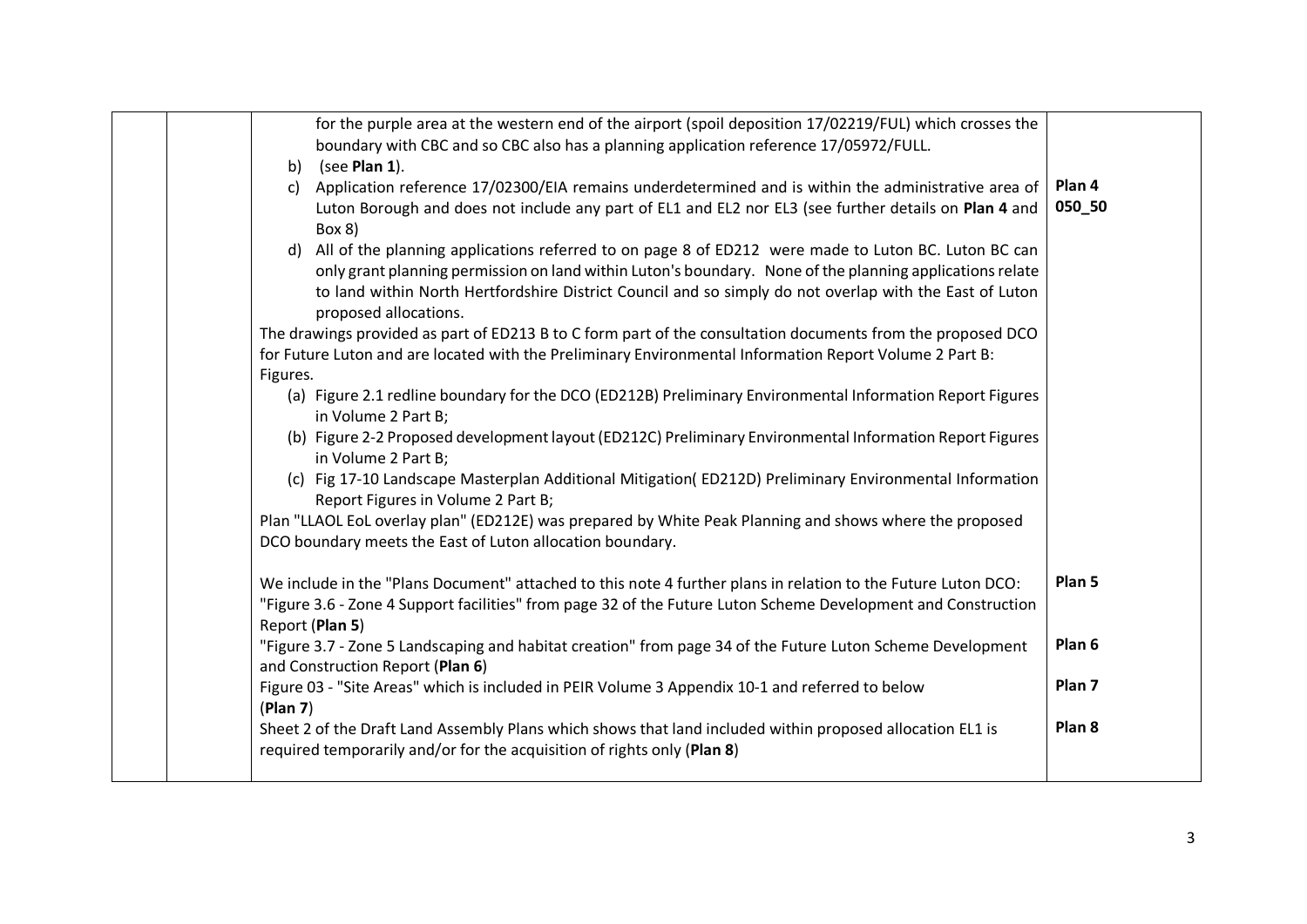| $\mathbf{A}'$ | 5/6 | We cannot find this reference in the Scheme Development and Construction Report. The Future Luton<br>consultation documents include a Preliminary Environmental Information Report (PEIR). Appendix 1-1, Volume<br>3 of the PEIR is the Environmental Impact Assessment (EIA) Scoping Report which was submitted to the<br>Inspectorate on 29 <sup>th</sup> March 2019 and the text in red comes from the Scoping Report appended to the PEIR as<br>explained below.<br>This quotation in red is taken from the Scoping Report for the assessment of Luton Airport DCO scheme.<br>More particularly this section of the report is under the general heading "Baseline conditions" and the sub<br>heading of "Study Area". As such it indicates that the applicant's area of search for impacts will go beyond the<br>DCO boundary.<br>The EIA is to include an assessment of Soils and Geology. In terms of the scope of that assessment paragraph<br>11.4.6 quoted explains the scope of that assessment <sup>2</sup> including the study area and the zone in which impacts will<br>be considered - known as the zone of influence based on published guidance. |  |
|---------------|-----|-------------------------------------------------------------------------------------------------------------------------------------------------------------------------------------------------------------------------------------------------------------------------------------------------------------------------------------------------------------------------------------------------------------------------------------------------------------------------------------------------------------------------------------------------------------------------------------------------------------------------------------------------------------------------------------------------------------------------------------------------------------------------------------------------------------------------------------------------------------------------------------------------------------------------------------------------------------------------------------------------------------------------------------------------------------------------------------------------------------------------------------------------------------------|--|
| 5             | 6/7 | See Box 6 below                                                                                                                                                                                                                                                                                                                                                                                                                                                                                                                                                                                                                                                                                                                                                                                                                                                                                                                                                                                                                                                                                                                                                   |  |
| 6             | 7/8 | The Future Luton PEIR includes in Volume 3 "Appendix 10-1: Preliminary Risk Assessment of Land<br>Contamination". This forms part of a phased risk-based approach to the assessment of soil contamination. The<br>preliminary assessment considers the relationships between possible contaminant sources, pathways and<br>receptors to support the identification and assessment of potential pollutant linkages. A summary table of<br>potential pollutant linkages (PPLs) to be assessed by reference to specific areas of the site appears on page 59<br>and 60 of Appendix 10-1: Preliminary Risk Assessment of Land Contamination.<br>Appendix G (which forms part of the Appendix F Detailed Review) includes a preliminary risk assessment and Mrs<br>Cottier makes reference to Table F1. <sup>3</sup> Table F1 sets out the potential contamination source, the potential pathway<br>and the potential receptors, provides a qualitative assessment of risk and concludes whether further<br>assessment/consideration is required for each PPL for Site A (the Former Landfill Site). Mrs Cottier's text purports<br>to be a summary of Appendix G.     |  |

<sup>&</sup>lt;sup>2</sup> From page 207 of PEIR Volume 3 Appendix 1-1

<sup>3</sup> https://futureluton.llal.org.uk/wp-content/uploads/Appendix-10-1\_Appendix-F-Detailed-Report-Review.pdf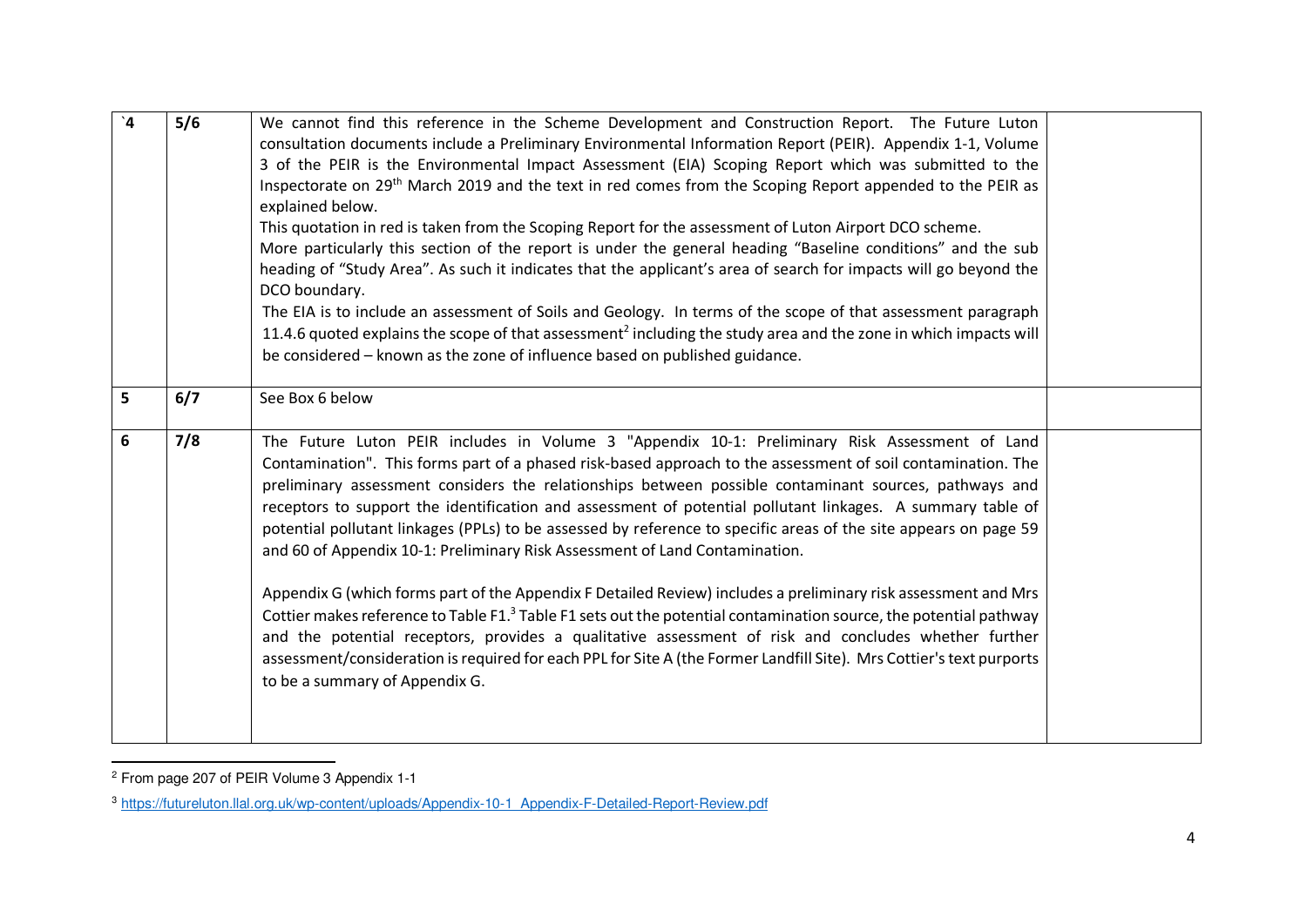|  | The purpose of the preliminary risk assessment is to identify whether further detailed assessment is required<br>depending on the nature of assessed risks. The overall conclusion for Area A is that overall potential<br>contamination presents a moderate to high risk <sup>4</sup> and so further assessment is required. This will be undertaken<br>in the Environmental Impact Assessment for the Future Luton DCO and that assessment will include mitigation<br>measures to minimise or reduce negative effects. | Plan 7            |
|--|--------------------------------------------------------------------------------------------------------------------------------------------------------------------------------------------------------------------------------------------------------------------------------------------------------------------------------------------------------------------------------------------------------------------------------------------------------------------------------------------------------------------------|-------------------|
|  | It is also worth noting that Paragraph 2.5.1.2 of the Future London Scheme Development and Construction Report<br>explains the Landfill treatment strategy and notes:                                                                                                                                                                                                                                                                                                                                                    |                   |
|  | " It is understood that the presence of the landfill is one of the particular concerns of the people that live<br>near the airport. The new development will include measures to deal with the landfill in the most<br>appropriate way. To ensure this is achieved detailed ground investigation has been completed. The<br>assessment and work proposed is described in more detail in the PEIR and Appendix C and the proposal<br>will be agreed with the Environment Agency".                                         |                   |
|  | The Area closest to the East of Luton assessed in Appendix 10-1: Preliminary Risk Assessment of Land<br>Contamination is not the Landfill site (Area A) but Area B (Land West of Winch Hill). The conclusions of the<br>Appendix 10-1: Preliminary Assessment of Land Contamination for Area B states as follows <sup>5</sup> :                                                                                                                                                                                          | Plan <sub>7</sub> |
|  | 10.1.20 The preliminary risk assessment has identified that overall potential contamination in this area<br>presents a low risk to the Proposed Development for the following reasons:                                                                                                                                                                                                                                                                                                                                   |                   |
|  | • The site has no previous significant contaminative uses based on the review of available information;                                                                                                                                                                                                                                                                                                                                                                                                                  |                   |
|  |                                                                                                                                                                                                                                                                                                                                                                                                                                                                                                                          |                   |

<sup>&</sup>lt;sup>4</sup> Paragraph 10.1.9 of Appendix 10-1<br><u>https://www.llal.org.uk/Documents/Appendix%2010-1%20Preliminary%20Risk%20Assessment%20of%20Land%20Contamination.pdf</u>

<sup>&</sup>lt;sup>5</sup> Paragraphs 10.1.18 to 10.1.21 on page 64 and 65 of Appendix 10-1<br>https://www.llal.org.uk/Documents/Appendix%2010-1%20Preliminary%20Risk%20Assessment%20of%20Land%20Contamination.pdf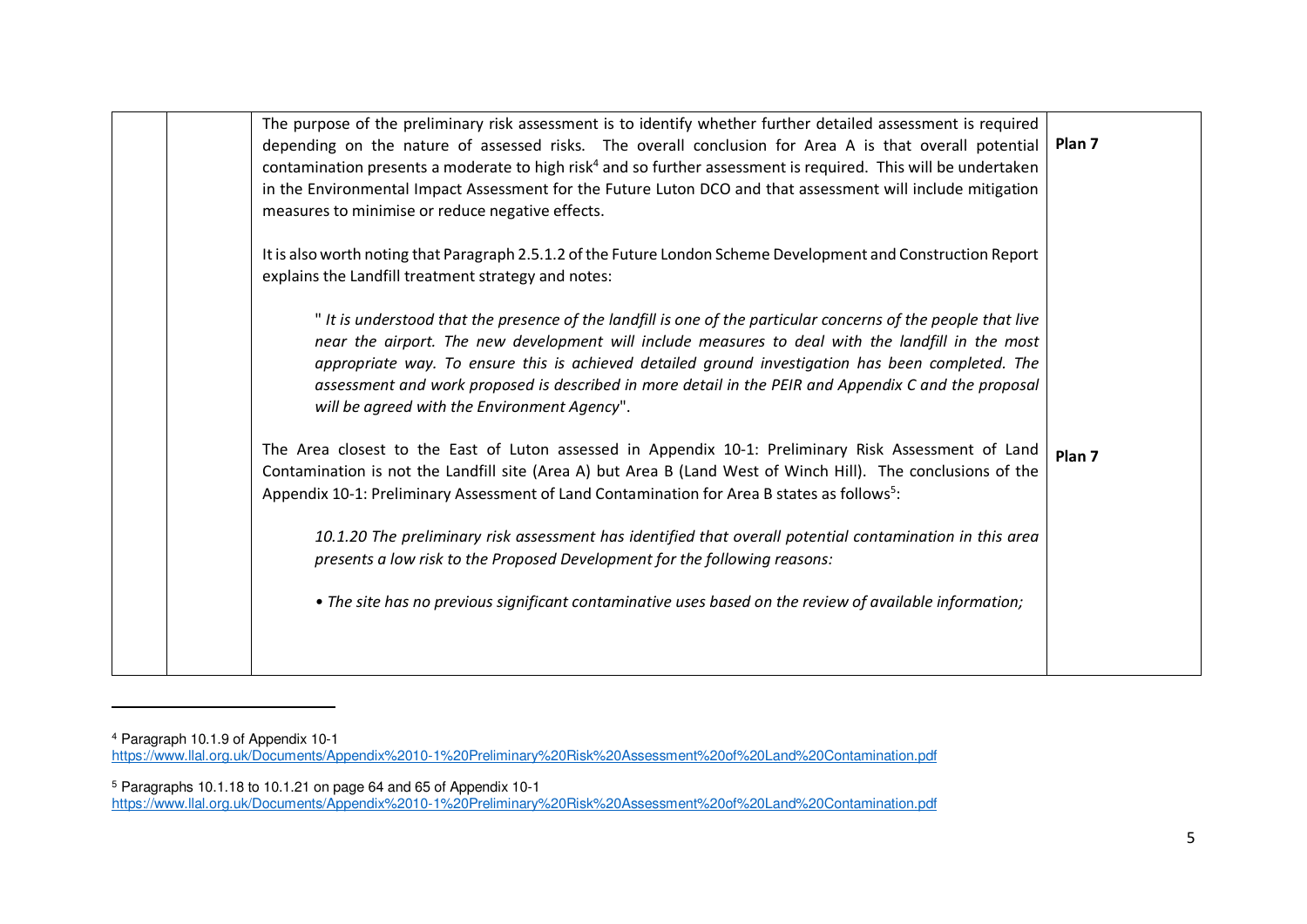| • The ground investigation results to date suggest low levels of contaminants across Area B [17] which<br>present little risk to future site users;                                                                                                                                                                                                                                                                                                                                                                                                                                                                                                                                                                                                                |
|--------------------------------------------------------------------------------------------------------------------------------------------------------------------------------------------------------------------------------------------------------------------------------------------------------------------------------------------------------------------------------------------------------------------------------------------------------------------------------------------------------------------------------------------------------------------------------------------------------------------------------------------------------------------------------------------------------------------------------------------------------------------|
| • GI data to date does not indicate any elevated ground gases within this area, suggesting there is no<br>source of ground gas within this area and migration of gases from the landfill to this area is not occurring.<br>However, care should be taken during the design and construction phases of the development to ensure<br>that no preferential pathways are created from Area A; and                                                                                                                                                                                                                                                                                                                                                                      |
| • Area B will be a key area for site won materials for the Proposed Development. The sampling undertaken<br>to date is considered sufficient to broadly characterise the soil and groundwater conditions to inform the<br>excavation and reuse of the material.                                                                                                                                                                                                                                                                                                                                                                                                                                                                                                    |
| 10.1.21 On the basis of the points above, no further ground investigation or assessment is required in Area<br>В.                                                                                                                                                                                                                                                                                                                                                                                                                                                                                                                                                                                                                                                  |
| The hedgerows within the East of Luton proposed allocation are intended to be retained as part of those planning<br>applications and green infrastructure is protected through the proposed allocation.                                                                                                                                                                                                                                                                                                                                                                                                                                                                                                                                                            |
| The reference to the pipeline is potentially to fuel delivery for the expanded airport. Paragraph 2.5.5 of the<br>Scheme Development and Construction Report for Future Luton explains that the preferred option is to connect<br>the fuel storage facility to the national fuel delivery pipeline. Figure 3.6 Zone 4 Support facilities on page 32 of<br>the Scheme Development and Construction Report shows the new fuel farm as number 13 and the connection<br>spur to the existing pipeline to the east of the Airport. We have included a copy of this plan in the accompanying<br>Plans Document.                                                                                                                                                          |
| We further understand from Luton Borough that the landfill area also falls within the red line boundary covered<br>by the New Century Park planning application (ref: 17/02300/EIA) and that that application was considered to<br>be EIA development and so was accompanied by an environmental statement (ES). Chapter 16 of that ES<br>covered Contamination and Ground Conditions which included the statement in paragraph 16.45 that "the<br>landfill area of Wigmore Valley Park has been subject to a detailed quantitative risk assessment (DQRA) to<br>assess the potential risks that the development poses to human health and controlled waters. This is indicated<br>to be acceptable to the Environment Agency and is appended (at appendix GCC6)". |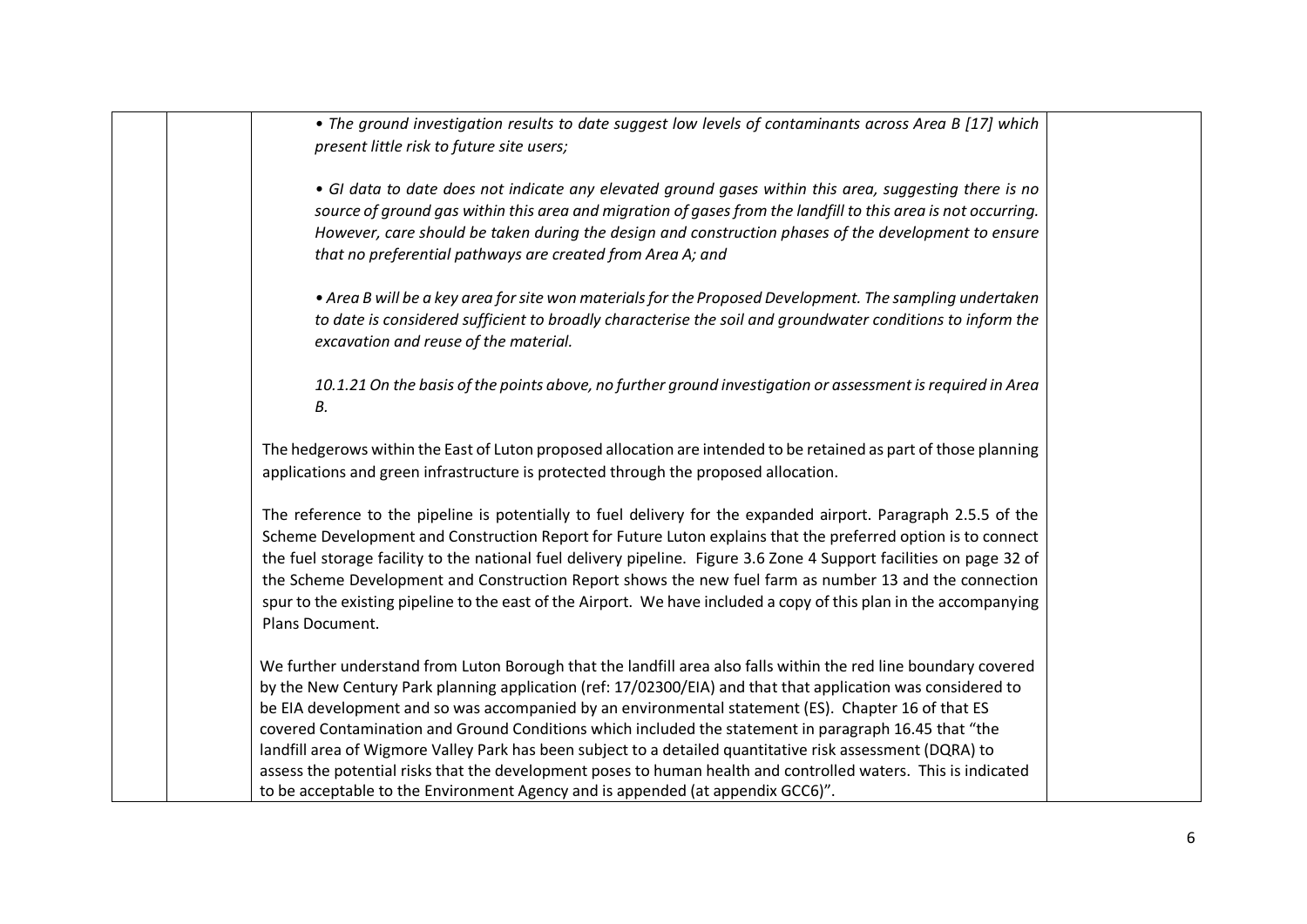|                |   | The DQRA is a 263 page document prepared by ARUP and is on the Council's planning portal.                                                                                                                                                                                                                                                                                                                                                                                                                                                                                                                                                                    |                   |
|----------------|---|--------------------------------------------------------------------------------------------------------------------------------------------------------------------------------------------------------------------------------------------------------------------------------------------------------------------------------------------------------------------------------------------------------------------------------------------------------------------------------------------------------------------------------------------------------------------------------------------------------------------------------------------------------------|-------------------|
|                |   | Luton Borough have also advised that the Committee Report for the New Century planning application on 27<br>March 2019 included various sections considering the issue of contamination, the first summarised the findings<br>of the ES (paragraphs 173-178 of the report), the second outlined contamination and risk as one of the main<br>planning considerations and addressed that in paragraphs 254-260) whilst the third element to note is the<br>reporting of comments by statutory consultees on the contamination (such as the EA and EPU). The<br>Environment Agency's comments were reported as follows:                                        |                   |
|                |   | "The Environment Agency comment that the information presented in Appendix GCC of the Environmental<br>Statement report (GL Hearn Ltd, December 2017) including the document Century Park Development, Airport<br>Way - Landfill Area, Contamination Quantitative Risk Assessment (Ove Arup and Partners, 21 September 2017)<br>submitted in support of this planning application provides them with confidence that it will be possible to<br>suitably manage the risk posed to controlled waters by this proposed development.                                                                                                                             |                   |
|                |   | "The Environment Agency note that preliminary environmental site assessment works have been completed<br>across the proposed development site, however further detailed environmental assessment works will be<br>required to refine the conceptual site model such that robust risk management / remediation strategies can be<br>developed for the entirety of the proposed development. It is the Environment Agency's opinion that it would<br>place an unreasonable burden on the developer to ask for more detailed information prior to the granting of<br>planning permission but respect that this is a decision for the Local Planning Authority." |                   |
|                |   | "In light of the above, the Environment Agency consider that the proposed development will be acceptable<br>subject to a number of planning conditions being imposed, noting that without these conditions the<br>Environment Agency would object to the proposal in line with paragraph 170 of the National Planning Policy<br>Framework because it could not be guaranteed that the development would not be put at unacceptable risk<br>from, or be adversely affected by, unacceptable levels of water pollution."                                                                                                                                       |                   |
| $\overline{7}$ | 8 | The landfill site is not next to EL1 & 2 (see Plan 7 "Figure 03 Site Areas). The Inspector will also see from drawing<br>ED212E that there is a small area of adjoining boundary with the Future Luton DCO which and otherwise the only                                                                                                                                                                                                                                                                                                                                                                                                                      | Plan <sub>7</sub> |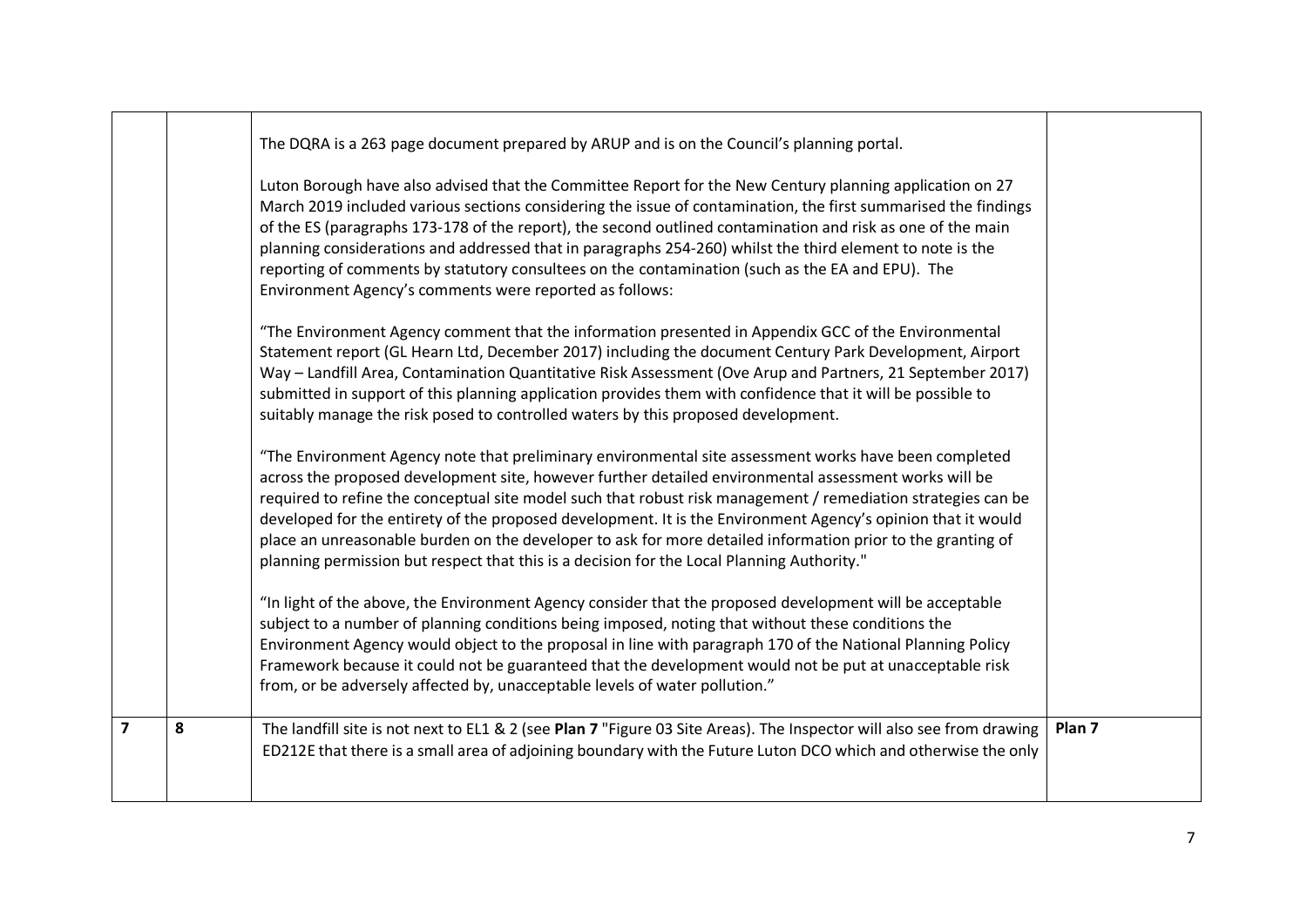|  |     | works on proposed allocation EL1 are hedgerow works (the source of which is explained further below) there is<br>no suggestion of an area for extensive earthworks on EL1 & 2                                                                                                                                                                                                                                                                                                                                                                                                                                                     |        |
|--|-----|-----------------------------------------------------------------------------------------------------------------------------------------------------------------------------------------------------------------------------------------------------------------------------------------------------------------------------------------------------------------------------------------------------------------------------------------------------------------------------------------------------------------------------------------------------------------------------------------------------------------------------------|--------|
|  | (a) | There is the provision of open space, landscaping restoration, habitat and off-site hedgerow restoration<br>within North Hertfordshire District Council (Plan 6 Figure 3.7 "Zone 5 On- site and off-site landscaping and<br>habitat creation") and a pipeline spur see further below. The hedgerows within the East of Luton proposed<br>allocation are intended to be retained as part of the planning applications and green infrastructure is<br>protected through the proposed allocation.                                                                                                                                    | Plan 6 |
|  | (b) | The plan on the top of page 4 linked to the comment above relates to the Future Luton DCO and is Figure<br>3.11 Parameter Plan appearing on page 39 of the Future Luton - Scheme Development and Construction<br>Report. <sup>6</sup> Our Figure 2.2 ED213C shows the actual proposed development.                                                                                                                                                                                                                                                                                                                                |        |
|  | (c) | The plan at the top of page 5 of ED212 purports to show the "shared area of permitted LBC & LLAL Major<br>Developments and future DCO Developments within EL1 & 2". We assume that the tip of the arrow<br>denotes the general area of overlap which equates to the southern areas of EL1. The only area of overlap<br>is with the proposed Future Luton DCO as verified by the drawing in ED212E and the plans in the Plans<br>Document, in particular the draft Land Assembly Plan Sheet 2 of 10. An extract showing the area of overlap<br>and which possession is required for the Future Luton Project temporarily is below: |        |

<sup>6</sup> https://www.llal.org.uk/Documents/Scheme-development-and-construction-report.pdf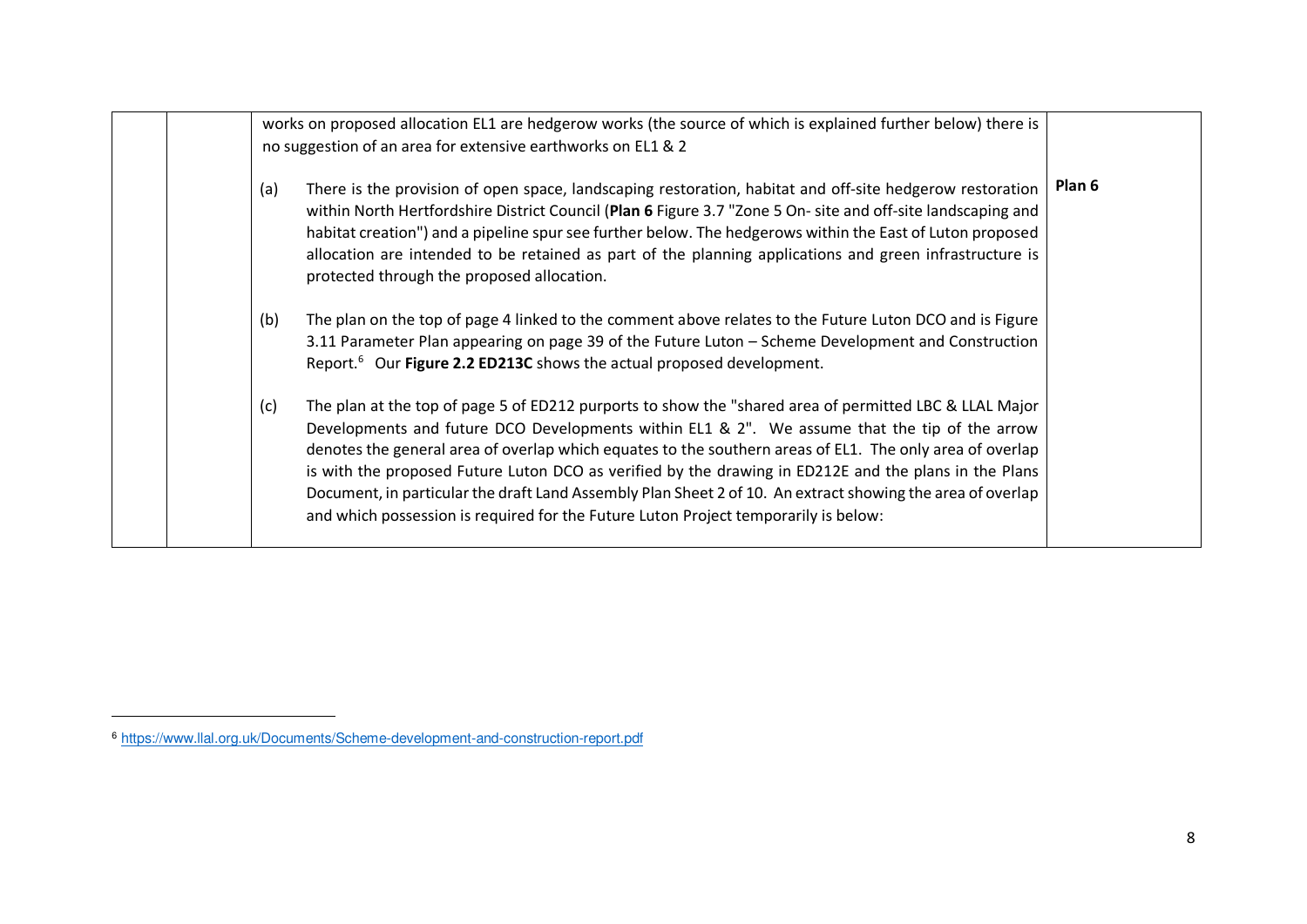|   |     | <b>Proposed DCO Application Boundary</b><br>Land in London Luton Airport Limited freehold ownership - proposed powers of permanent and temporary<br>acquisition ofland / rights, to be exercised where necessary to facilitate the expansion<br>Land proposed to be permanently acquired<br>Land proposed for temporary possession, and/or acquisition of rights, only<br>The map at the bottom of page 5 comes from the Future Luton DCO consultation document "Scheme"<br>(d)<br>Development Construction Report" Figure 3.1 Redline Boundary. This is the same as our Figure 2.1 Redline<br>Boundary for the Future Luton DCO (ED212B) which comes from the Preliminary Environmental<br>Information Report Figures in Volume 2 Part B.<br>The Map of Landfill at the top of page 6 of ED212 comes from the Final SIFT Report for the proposed Future<br>(e)<br>Luton DCO. The SIFT reports explain the "sifting" which has been undertaken of the alternative options for<br>Future Luton. Figure 03 "Site Areas" which is included in PIER Volume 3 Appendix 10-1 Figures shows a<br>better representation of the area affected by the landfill as Area A shaded blue "Wigmore Valley Park/<br>Former Landfill". This is included in our Plans Document as |  |
|---|-----|-----------------------------------------------------------------------------------------------------------------------------------------------------------------------------------------------------------------------------------------------------------------------------------------------------------------------------------------------------------------------------------------------------------------------------------------------------------------------------------------------------------------------------------------------------------------------------------------------------------------------------------------------------------------------------------------------------------------------------------------------------------------------------------------------------------------------------------------------------------------------------------------------------------------------------------------------------------------------------------------------------------------------------------------------------------------------------------------------------------------------------------------------------------------------------------------------------------------------------------------------------------------|--|
|   |     | The map at the bottom of page 9 and top of page 10 of ED212 is the application boundary for the<br>(f)<br>application submitted on EL3.                                                                                                                                                                                                                                                                                                                                                                                                                                                                                                                                                                                                                                                                                                                                                                                                                                                                                                                                                                                                                                                                                                                         |  |
| 8 | 8/9 | Details of the description of development for each planning application and the application status is set out<br>below. We have also sought to include our source for the information provided to meet Ms Cottier's concerns<br>expressed during the hearing on 2nd December 2020.                                                                                                                                                                                                                                                                                                                                                                                                                                                                                                                                                                                                                                                                                                                                                                                                                                                                                                                                                                              |  |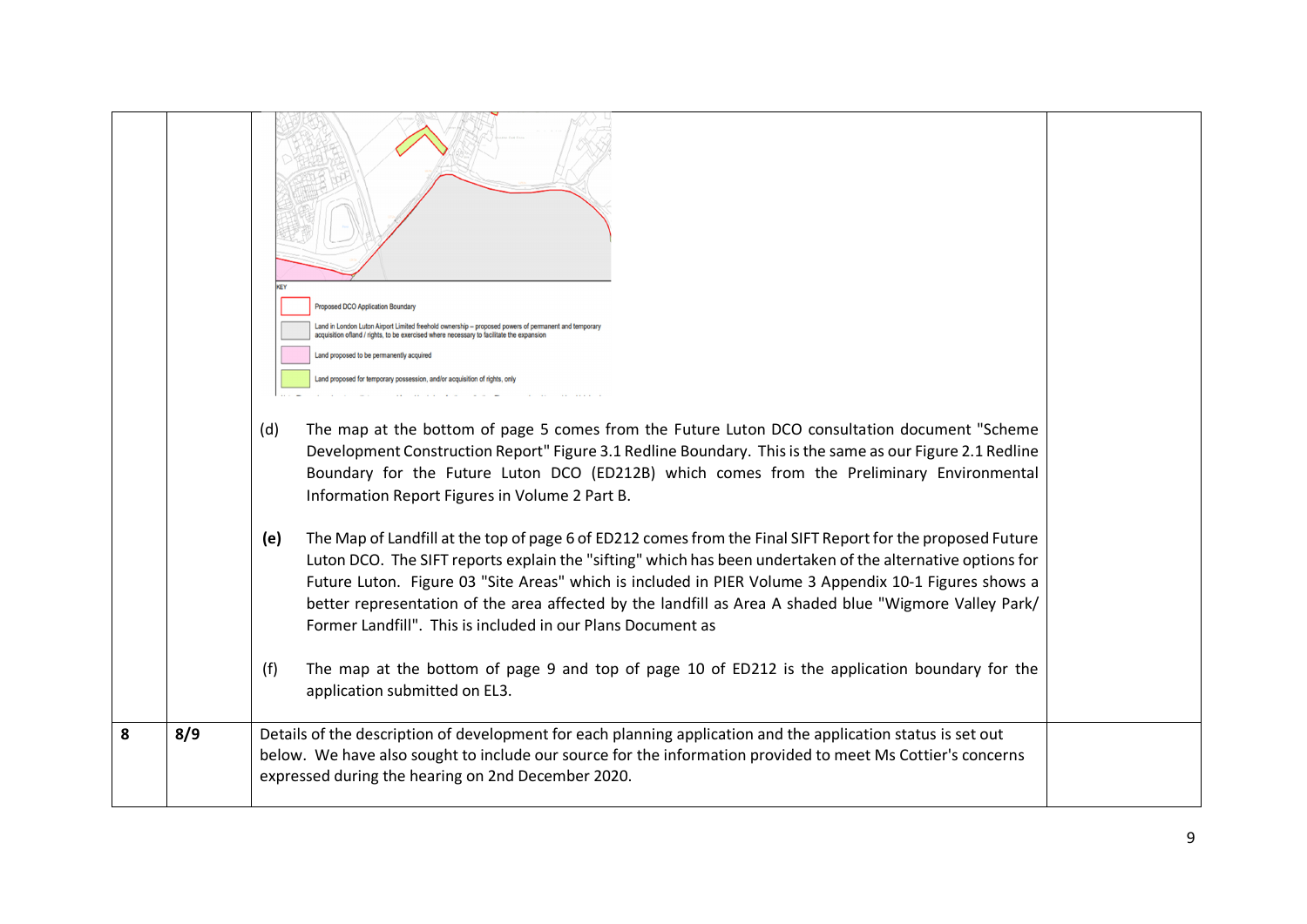| Luton planning application reference 12/01400/FUL<br>1)                                                                                 |                   |
|-----------------------------------------------------------------------------------------------------------------------------------------|-------------------|
| The application sought to increase the capacity of London Luton Airport to 18 million passengers per annum                              | Plan <sub>2</sub> |
| (mppa) from a current capacity of approximately 12mppa <sup>7</sup> (known as Project Curium) and relates to London                     |                   |
| Luton Airport and the existing airport boundary <sup>8</sup> . Planning permission was granted on 23 <sup>rd</sup> June 2014.           |                   |
| 2. Luton planning application reference 17/02300/EIA                                                                                    |                   |
| This planning application (known as New Century Park) sought (as revised in August 2018). The scheme involves                           | Plan 1            |
| a new business park and associated infrastructure including highway works.                                                              |                   |
| ED212 suggests that planning application was permitted on 27 March 2020 and "associated roadworks" have<br>already started.             |                   |
| Luton BC at its Development Control Committee meeting on 27 <sup>th</sup> March 2019 resolved to grant planning                         |                   |
| permission for the planning application subject to planning conditions and a section 106 Legal Agreement. On                            |                   |
| 4 <sup>th</sup> March 2020 the draft s106 Legal Agreement was uploaded to the on-line application register <sup>9</sup> . The Council's |                   |
| on-line applications page for this application states that the planning application is awaiting a decision and                          |                   |
| Luton Borough have confirmed this to be the case and that no development has commenced associated with                                  |                   |
| this application, contrary to what Ms Cottier's note says.                                                                              |                   |
| No planning decision appears on the on-line application page. ED212 is, therefore, incorrect in describing                              |                   |
| 17/02300/EIA as a planning permission.                                                                                                  |                   |
| 3. Luton planning application reference 18/00271/EIA                                                                                    |                   |
| The address for the planning application is Hart House Business Centre Kimpton Road Luton Bedfordshire LU2                              |                   |
| OLA. The application site occupies an area of approximately 1.8ha on the southern side of Kimpton Road,                                 | Plan 1            |

<sup>7</sup>Application summary description: https://planning.luton.gov.uk/online-applications/applicationDetails.do?keyVal=MF0KDNKG72000&activeTab=summary;

<sup>&</sup>lt;sup>8</sup> Paragraph 19 and 20 of the Planning Officer's Development Control Committee Report:<br>https://planning.luton.gov.uk/online-applications/files/28D4C35CB192C399ABB43B6951C9302F/pdf/12\_01400\_FUL-COMMITTEE\_REPORT-827369.pdf

<sup>9</sup> https://planning.luton.gov.uk/online-applications/applicationDetails.do?activeTab=documents&keyVal=P15LFYKG05100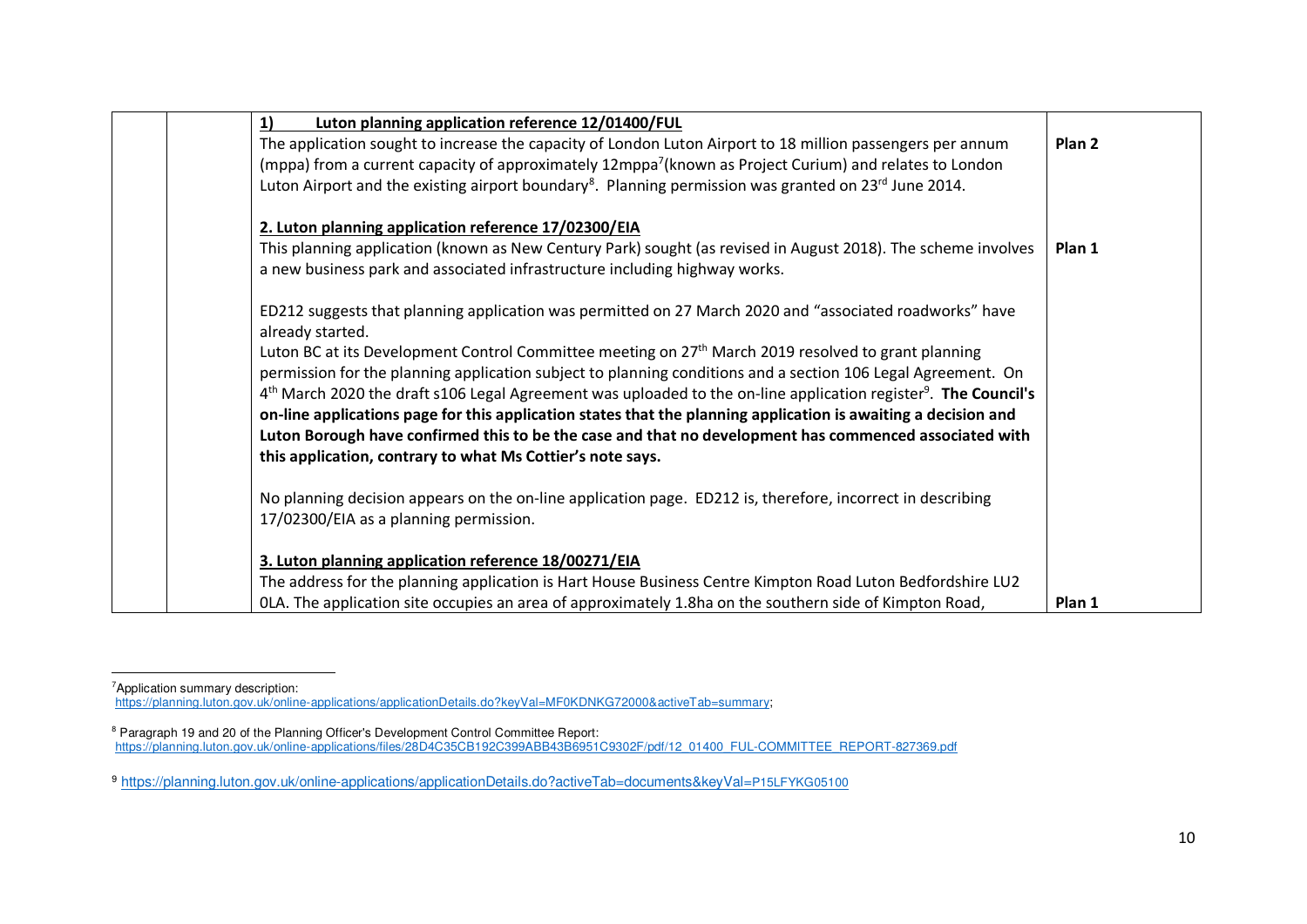|   |    | backing on to Luton Airport Parkway Station. The site is referred to as Bartlett Square previously known as<br>Stirling Place <sup>10</sup> .                                                                      |                |
|---|----|--------------------------------------------------------------------------------------------------------------------------------------------------------------------------------------------------------------------|----------------|
|   |    | Luton BC's Development Control Committee resolved to grant planning permission on 7 <sup>th</sup> November 2018 and<br>planning permission was granted on 16 January 2020 (see item 1 above)                       |                |
| 9 | 12 | The EIA Scoping Report for Future Luton provides a useful summary of the airport development. Paragraph<br>2.4.1 indicates as follows:                                                                             |                |
|   |    | "2.4.1 A number of airport related developments are currently underway or under consideration by the<br>local planning authority. These include:                                                                   |                |
|   |    | • Project Curium;                                                                                                                                                                                                  |                |
|   |    | • Luton DART;                                                                                                                                                                                                      |                |
|   |    | • Reuse and placement of spoil from DART and Project Curium under a separate planning consent;                                                                                                                     |                |
|   |    | •Enterprise Zone:                                                                                                                                                                                                  |                |
|   |    | • Bartlett Square; and                                                                                                                                                                                             |                |
|   |    | • New Century Park (planning application under consideration).                                                                                                                                                     |                |
|   |    | In terms of the airport related development applications not covered above the Future Luton DCO EIA Scoping<br>Report explains as follows:                                                                         |                |
|   |    | <b>Luton Direct Air to Rail Transit (DART)</b>                                                                                                                                                                     |                |
|   |    | 2.4.7 Planning permission was granted in 2017 (LBC ref: 17/00283/FUL) for the construction of a 2.2km<br>twin track cable driven system between Luton Airport Parkway railway station and LTN Central<br>Terminal. | Plan 1 – Green |

<sup>&</sup>lt;sup>10</sup> Paragraph 3 of the Development Control Committee Report<br>https://planning.luton.gov.uk/online-applications/files/9623DE09701372E4671994451A1C6584/pdf/18\_00271\_EIA-Committee\_Report-853716.pdf